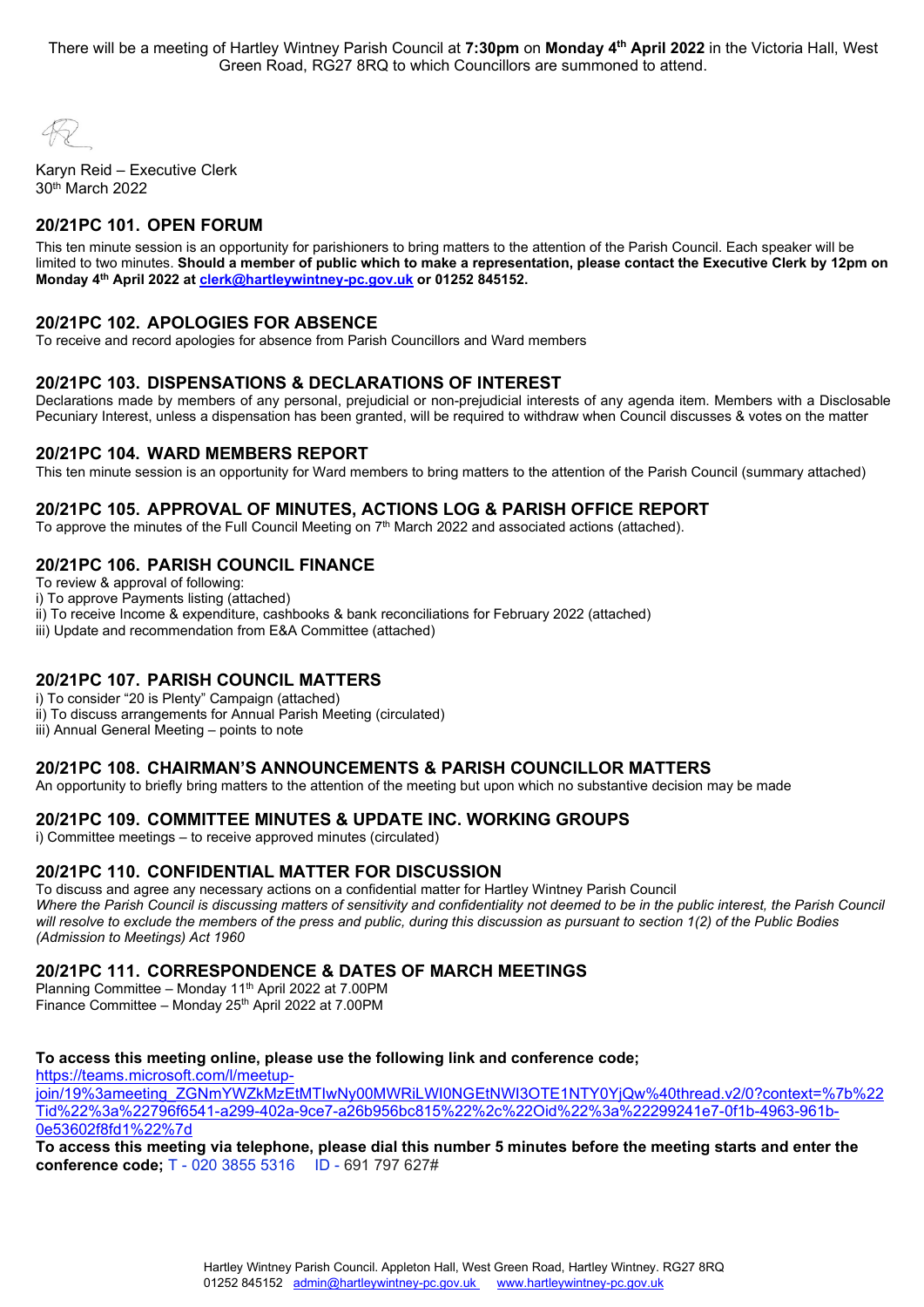| HWPC Matters of Interest - Open Outstandings April 2022 |                                                                  |  |  |  |  |
|---------------------------------------------------------|------------------------------------------------------------------|--|--|--|--|
| <b>District Councillors</b>                             |                                                                  |  |  |  |  |
| <b>Commons Strategy</b>                                 | Start Date for HWPC engagement with HDC                          |  |  |  |  |
| <b>Review</b>                                           | TS - the Commons strategy will be put into next year's plan.     |  |  |  |  |
|                                                         |                                                                  |  |  |  |  |
| Withdrawal of No 7 Bus                                  | Level of HDC engagement in local transport issues                |  |  |  |  |
|                                                         | particularly funding                                             |  |  |  |  |
|                                                         | TS - the No.7 bus issue is an HCC issue, not an HDC one.         |  |  |  |  |
| Informal Path in front of                               | Proposals and timescales for improvement I                       |  |  |  |  |
| the War Memorial                                        | TS - have followed up on the path by the war memorial and I      |  |  |  |  |
|                                                         | am told that it is in next year's programme, starting next       |  |  |  |  |
|                                                         | week, and I have asked that it be prioritised. Unfortunately,    |  |  |  |  |
|                                                         | permission has to be sought before HDC can proceed. It           |  |  |  |  |
|                                                         | should be done, I hope, during 2022.                             |  |  |  |  |
|                                                         |                                                                  |  |  |  |  |
| Land clearance                                          | Legality of clearance and site usage                             |  |  |  |  |
| opposite White Lion                                     | TS - I was alerted to the land opposite the White Lion and       |  |  |  |  |
|                                                         | followed it up with enforcement to be told that nothing          |  |  |  |  |
|                                                         | illegal is going on. I do not have any idea what it is going to  |  |  |  |  |
|                                                         | be used for, except to say that it is in new ownership and it is |  |  |  |  |
|                                                         | being cleared of all the junk there.                             |  |  |  |  |
|                                                         |                                                                  |  |  |  |  |
| <b>Garden Sheds White</b>                               | <b>Outstanding Enforcement Notice</b>                            |  |  |  |  |
| Lion                                                    | TS - Nothing will be done about the sheds at the White Lion      |  |  |  |  |
|                                                         | until the planning decision which has been put in has been       |  |  |  |  |
|                                                         | made.                                                            |  |  |  |  |
|                                                         |                                                                  |  |  |  |  |
| <b>County Councillor</b>                                |                                                                  |  |  |  |  |
| <b>Kiln Gardens</b>                                     | Repairs to pavements                                             |  |  |  |  |
| 20 mph Campaign                                         | Notice of proposed HWPC Engagement                               |  |  |  |  |
| Speeding A323                                           | Outstanding meeting with Ian Robertson                           |  |  |  |  |
| No 7 Bus                                                | Funding from Riseley to Fleet especially for am/pm               |  |  |  |  |
|                                                         | school runs                                                      |  |  |  |  |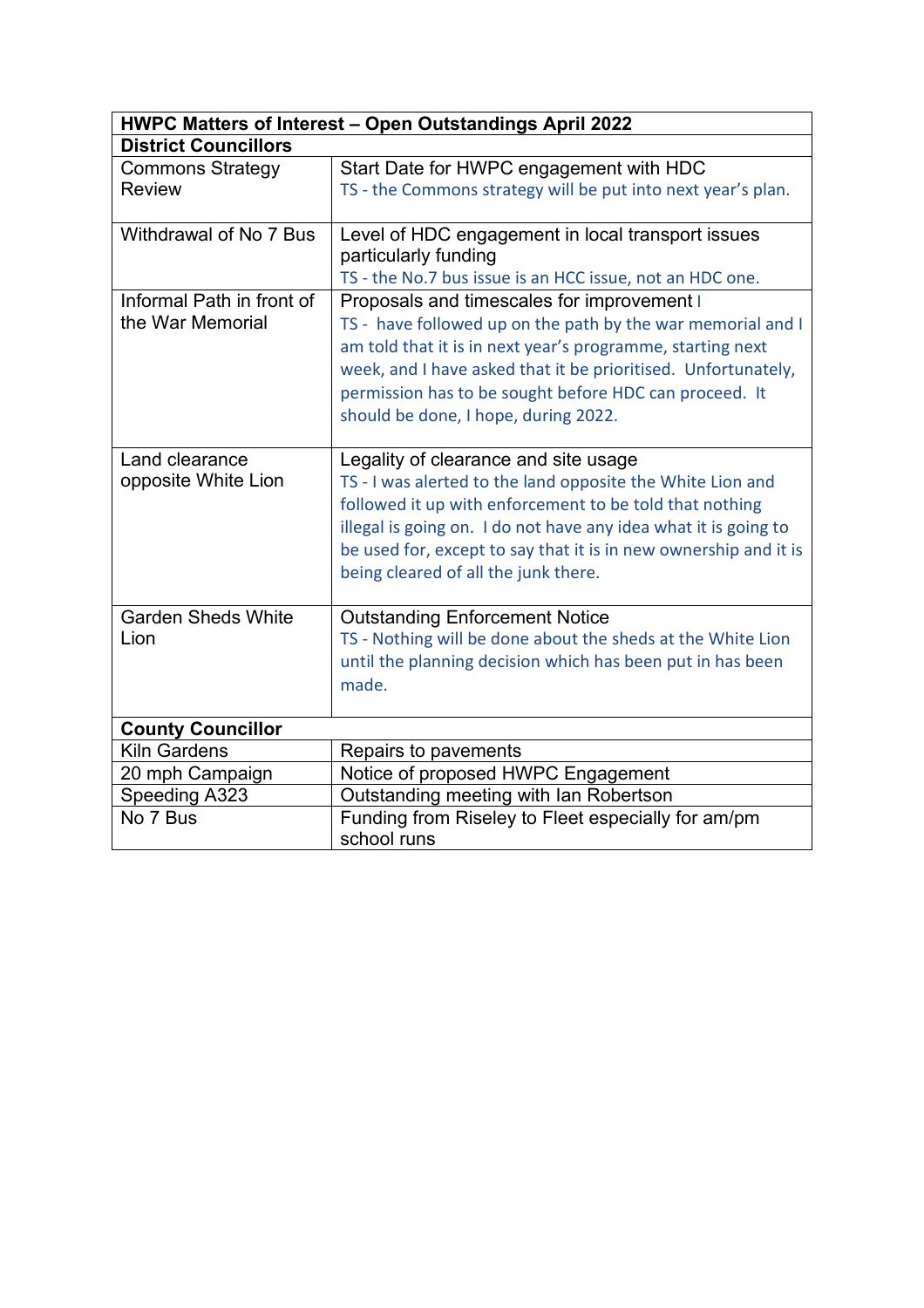| Date/ Minute Ref.             | <b>Action</b>                                                                                                                                                                           |  |  |  |
|-------------------------------|-----------------------------------------------------------------------------------------------------------------------------------------------------------------------------------------|--|--|--|
| <b>PARISH COUNCIL ACTIONS</b> |                                                                                                                                                                                         |  |  |  |
| 11.10.21<br>20/21PC 45.       | KR: Negotiate with the Elvetham Estate regarding Pale Lane rent renewal. ONGOING                                                                                                        |  |  |  |
| 06.12.21<br>20/21PC 63        | <b>CF/KR:</b> Arrange meeting with HDC Countryside Team regarding Ponds & Commons 10<br>year strategy. OUTSTANDING                                                                      |  |  |  |
| 20/21PC 66                    | KR: Add review of marketing plans to the next Full Council agenda. ONGOING                                                                                                              |  |  |  |
| 10.01.22<br>20/21PC 75        | CF: Draft an article for the Contact magazine to inform Parishioners on how the precept<br>figure was determined and agreed.  OUTSTANDING                                               |  |  |  |
| 07.02.22<br>20/21PC 84        | KR: Diarise a meeting with Whitewater Health for 3 months time. Ask the PPG to keep<br>us informed of any changes and collaborate with Hook PC to discuss concerns.<br><b>COMPLETED</b> |  |  |  |
|                               | KR: Action a review of staff resources as a costing breakdown. ONGOING                                                                                                                  |  |  |  |
| 20/21PC 86                    | <b>SA:</b> Arrange meeting with HWFC & HWJFC to further discuss 5G pitch<br>opportunity.                                                                                                |  |  |  |
| 07.03.22                      |                                                                                                                                                                                         |  |  |  |
| 20/21PC 93                    | HK: Update the website with outstanding Cllr headshots and bios. ONGONG                                                                                                                 |  |  |  |
| 20/21PC 97                    | SD: Amend wording on the Events Calendar for the Rotary Christmas dinner to<br>Christmas party. COMPLETED                                                                               |  |  |  |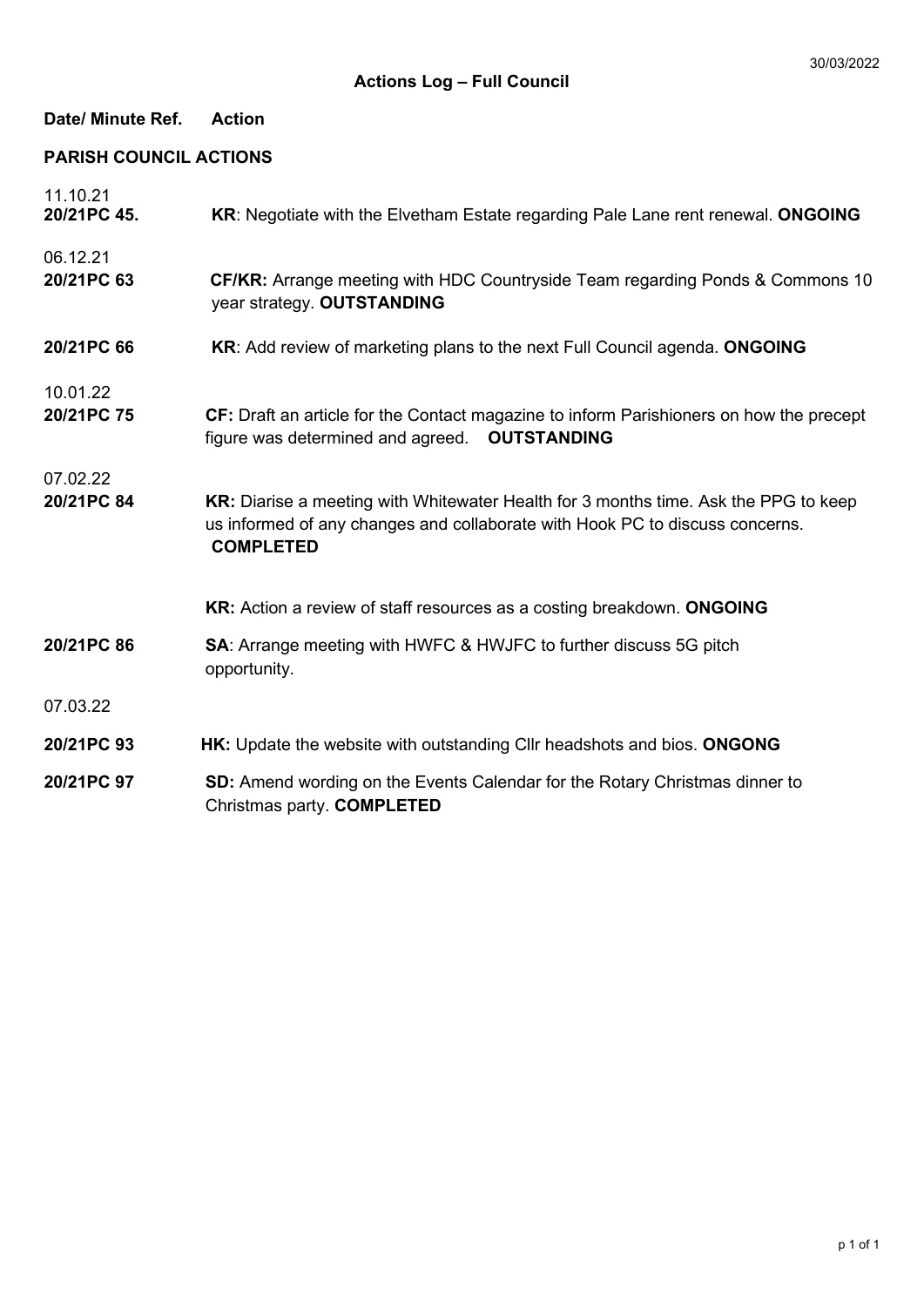**Date**: 04 April 2022 **Title:** Full Council Report **From:** Executive Clerk **To:** Hartley Wintney Parish Council

# **Various**

Our interim internal audit was held on Tuesday 10<sup>th</sup> March 2022 where some very useful updates were provided – a full report will be shared at the next Finance Committee in April.

Staff and a few Rotary volunteers helped to clear through the Pale Lane storage unit last week, providing space for Rotary to store their Christmas Sleigh. There is still some clearance needed before the new Truck arrives beginning of May.

Easter Holidays and staff leave; Community Bus Administrator – on leave  $4<sup>th</sup>$  April to  $8<sup>th</sup>$  April 2022 Deputy Clerk – on leave  $8<sup>th</sup>$  April to 11<sup>th</sup> April 2022 Executive Clerk – on leave  $18<sup>th</sup>$  April to  $25<sup>th</sup>$  April 2022 Horticulture & Amenities Officer – on leave  $18<sup>th</sup>$  April to  $25<sup>th</sup>$  April 2022

The office will obviously be closed for the Easter Bank Holiday weekend and the community bus will not be running.

After almost 27 years of service, we held a farewell lunch for Safety & Maintenance Officer, John Cox, on Thursday 31<sup>st</sup> March 2022, where CIIr Farrance thanked him for his long service and his time with the Council and community was celebrated.

# **Community Bus Survey**

Cllr Farrance, the Support & Communications Officer (SCO) and Executive Clerk have been working on promotional material for the Community Bus, including a survey.

The 12 page leaflet will be delivered to all residents in the Parish w/c 18<sup>th</sup> April 22 as well as on published on our website.

The Annual Report will also be included in this document.

# **April Events:**

Youth Films;

Clifford, the Big Red Dog will be showing on Tuesday 12<sup>th</sup> April in the morning. These tickets are almost fully booked.

Spiderman; No Way Home – we will be trialling an older youth's film on the afternoon of Monday 11<sup>th</sup> April.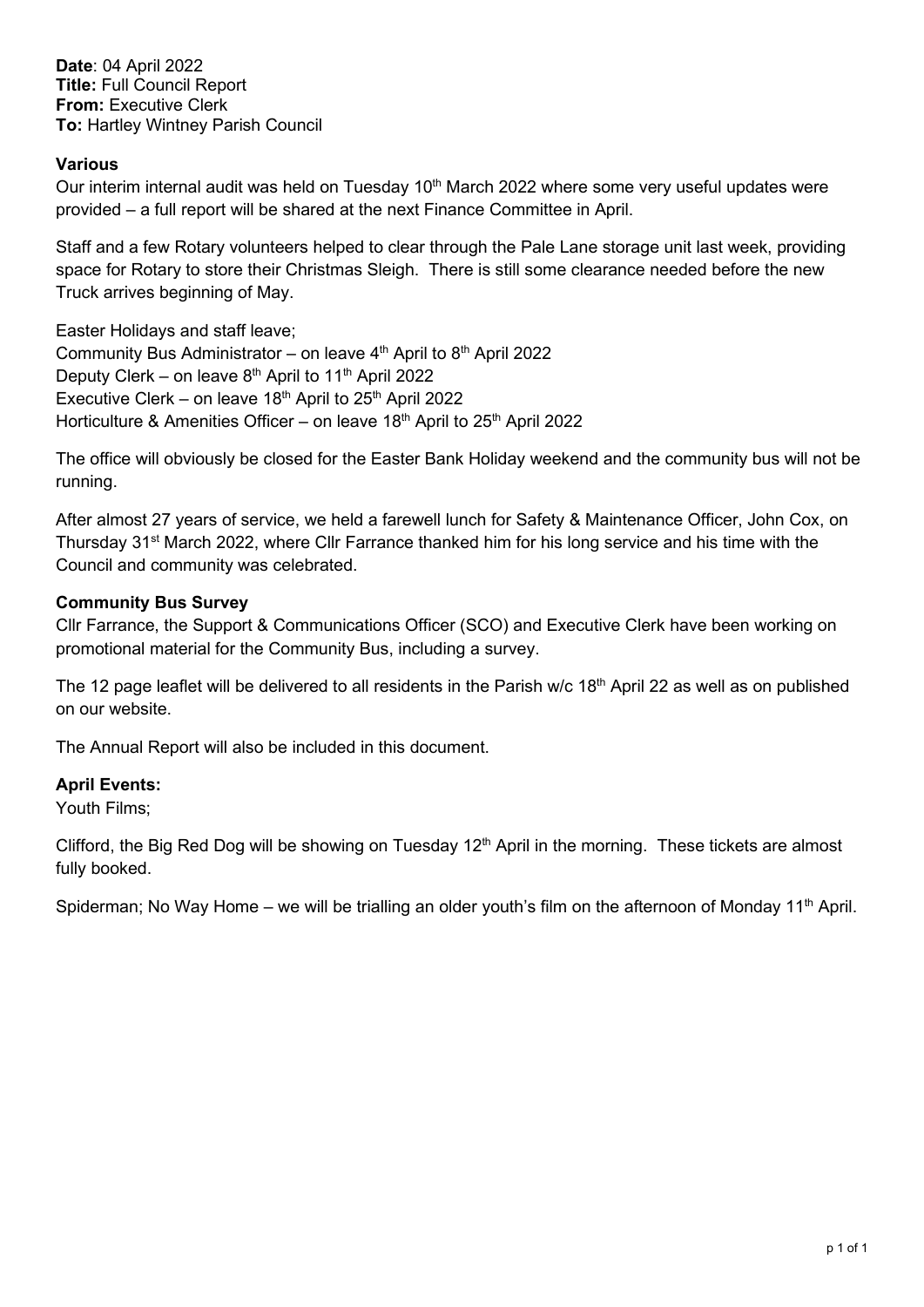| <b>DATE</b> | <b>SUPPLIER</b>             | <b>AMOUNT</b> |               |                                                   |
|-------------|-----------------------------|---------------|---------------|---------------------------------------------------|
| 04.04.22    | LARKSTEL                    | £             |               | 681.60 BINS & PLAYGROUND INSPECTIONS MARCH 22     |
| 04.04.22    | <b>BLUCANDO</b>             | £             |               | 261.60 MONTHLY IT SUPPORT APRIL 22                |
| 04.04.22    | <b>BOLLINGTON</b>           | £             |               | 1,781.04 COMMUNITY BUS INSURANCE RENEWAL APRIL 22 |
| 04.04.22    | <b>SCREWFIX</b>             | £             |               | 42.75 VARIOUS                                     |
| 04.04.22    | HMRC                        | £             | 7,352.00 PAYE |                                                   |
| 04.04.22    | COPY CARE                   | £             |               | 24.00 BW COPIER - APRIL                           |
| 04.04.22    | <b>SOUTH EAST EMPLOYERS</b> | £             |               | 277.20 MEMBERSHIP RENEW APRIL 22                  |
| 04.04.22    | ELVETHAM ESTATES            | £             |               | 600.00 RENT & QTR CHRGE APRIL - JUNE 22           |
| 04.04.22    | CIA A                       | £             |               | 21.12 ALARM SERVICE MARCH 22                      |

**£ 11,041.31**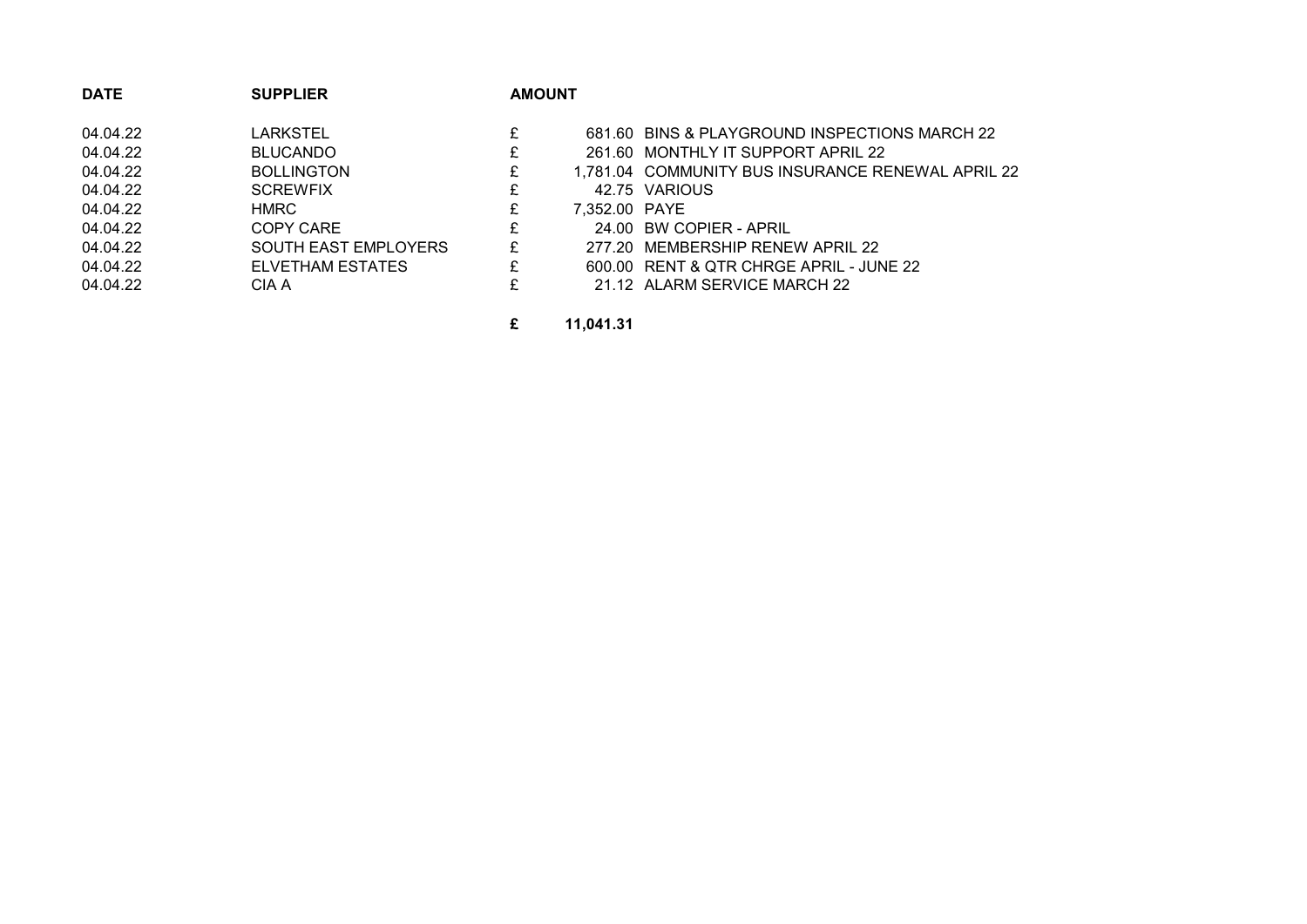# **E&A COMMITTEE RECOMMENDATION 04.04.22**

## **Introduction**

Recommendation for reallocating LPC Cricket Groundworks funding.

# **Background**

As part of the wider LPC project, it was noted last year that intensive ground works to both the Football pitch and Cricket outfield would be carried out. A request for additional grants from both sports clubs would also be necessary.

The works to the Football pitch commenced in October 2021, with the ongoing maintenance cost of works covered by grants.

The works to the Cricket outfield were unable to be completed at that time and a proposal to delay this until September 2022 was accepted. The cost of works would be in the region of £13,000 or more. There were discussions of grant support however these were ongoing.

## **Content**

HWCC have been carrying out ongoing maintenance works to the outfield (and square) and now believe that such extensive works may now not be required. They will continue to play soft ball cricket for this season (2022) after which, with regular rolling, mowing, seeding and verti draining of the pitch, the grounds should soon be up to standard.

HWCC have stated that to support the training and club at Lucy Pygott Centre, what would be welcome, is to install new two static nets, the cost of which is in the region of £30,000 (please see enclosed documents).

HWCC have secured a grant from the ECB (England Cricket Board) for £10,000 and have committed to raise £10,000. They have made a request for HWPC to support the remaining £10,000 in place of the works noted above.

This proposal was discussed at the E&A Committee on  $28<sup>th</sup>$  March 2022, with the following resolution **AGREED**.

## **Recommendation**

**The E&A Committee recommends accepting the HWCC proposal above, with the caveat that the Cricket Club accepts the VAT responsibility and cost of works and that the newly installed equipment will be managed the same as per the pitch rental agreement – HWCC have use of it for their games / matches however HWPC reserve the right to lease out to other groups when not is use and that any funds raised via this rental, is paid to HWPC for purposes of managing / maintaining the LPC.**

Other considerations raised during the E&A meeting to note;

The Committee agreed the principles of hire for the LPC, which will be collated and circulated by the Executive Clerk shortly.

The Committee agreed the principles of accepting the Gravedigger Contract for St Mary's Burial Ground, the details, and costs of which to be circulated by the Executive Clerk in due course.

The Committee confirmed that Culture on the Common would not take place this year and that the HWCC could lease out this space to any other Community Group which may be interested.

A pitch has been reserved for the HWPC at the Village Festival, which is often shared with the VHC, and should HWPC identify materials for promotion, Parish Councillors would support this activity. The Community Bus was noted to be present to help promote RMO services, however the detail is yet to be agreed.

The Committee **AGREED** that due to ongoing costs and administrative burdens, this year's Christmas Market would not have a Fireworks Display. It was noted that another activity would be identified to help 'finish' the event.